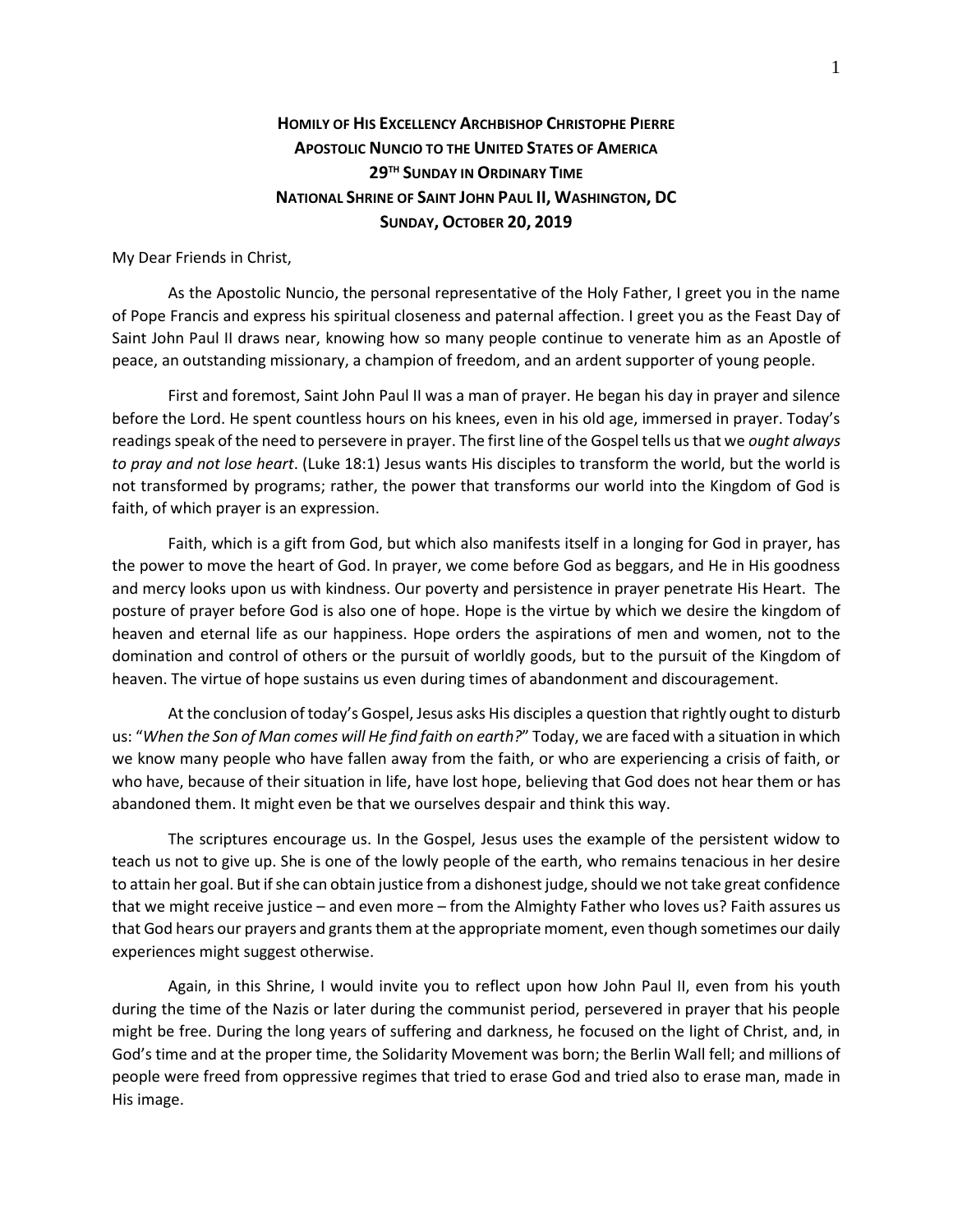We need to persevere in prayer, and this perseverance also pertains to our need to cry out continually to God for mercy. John Paul II wrote *Dives in misericordia*, emphasizing the Father's Mercy. Pope Francis too has not ceased to speak about mercy during his Pontificate. Indeed, if the power to change our world comes from faith in God, then we must be persistent in our cry for mercy. God cannot change things without our conversion, and if our hearts really desire His Mercy, then we must beg for forgiveness. Again, how could the loving Father not hear and answer the cry of his child? Our own experience of mercy, just like the freedom of so many in the Christian East which came about through non-violence, is a reminder that faith and love are stronger than hatred, violence, and death.

The first reading testifies to this also. The Israelites are fighting with the Amalekites. The key to the Israelites victory was not their military might, their weapons, or the number of men; rather, it was faith, directed to the one true God, that brought them victory. As Joshua and his men engaged in battle, Moses stood on the hilltop with his hands raised in prayer toward the Father. Even when Moses grew weary, others came and held up his arms, and so the Israelites attained victory. Moses' outstretched arms cannot help but remind us of the extended arms of the Crucified One by which He embraced all of humanity, with its sinfulness, and offered Himself to the Father for our salvation, even interceding for us with His words, "Father, forgive them, they do not know what they are doing."

Saint John Paul II too gave a powerful witness, especially at the end of his life, of praying even amid enormous suffering, refusing to come down from his cross. At his death, how many young people were gathered in St. Peter's Square assisting him on route to the Father's house?!!! How many conversions were brought about by the strength of God which shone through his human weakness?!!!

This reminds us of the power of intercessory prayer and the need for the whole Church to persevere in prayer in the spiritual battles of our day. We know how the Evil One attacks our bishops and priests. The scourge of the scandal of abuse, the priest shortage, the stressors of ministry, with priests serving three and four parishes, is beginning to take its toll. It is our collective task to support one another in prayer. When we are tempted to give up or when we sometimes feel ashamed of all that has happened, we need to reflect on this passage and be inspired by it.

I ask each of you here to pray for our bishops and priests that they may persevere in their vocations, especially their vocation to intercede for and offer sacrifice for the People of God. You, yourselves, as part of the priestly people of God have a certain power to intercede for the Church and our world. When you struggle to pray or struggle with distractions in prayer, take confidence because the whole Church, in her sacred liturgy, is praying with you and for you also!

It is true that many people experience desolation; they feel distant from God and want simply to give up. Mother Teresa of Calcutta experienced fifty years of spiritual darkness, but following the path laid out in the spiritual exercises of Saint Ignatius of Loyola, she remained faithful to her resolutions made during a period of consolation, when she felt close to the Lord. That is what I ask of you this evening – to be faithful to your baptismal promises and to your vocations; to persevere in your fidelity. In God's time, you will receive the reward of your faithfulness.

Finally, we also ought to remember that when we pray, it is not enough simply to persevere in maintaining the status quo; rather, we must advance the Kingdom of God. We have Good News to share with the people of the world – news that the Evil One wants to suppress – God saves. We have a mission to bring the joy of the Gospel to the world. As Pope Francis says: